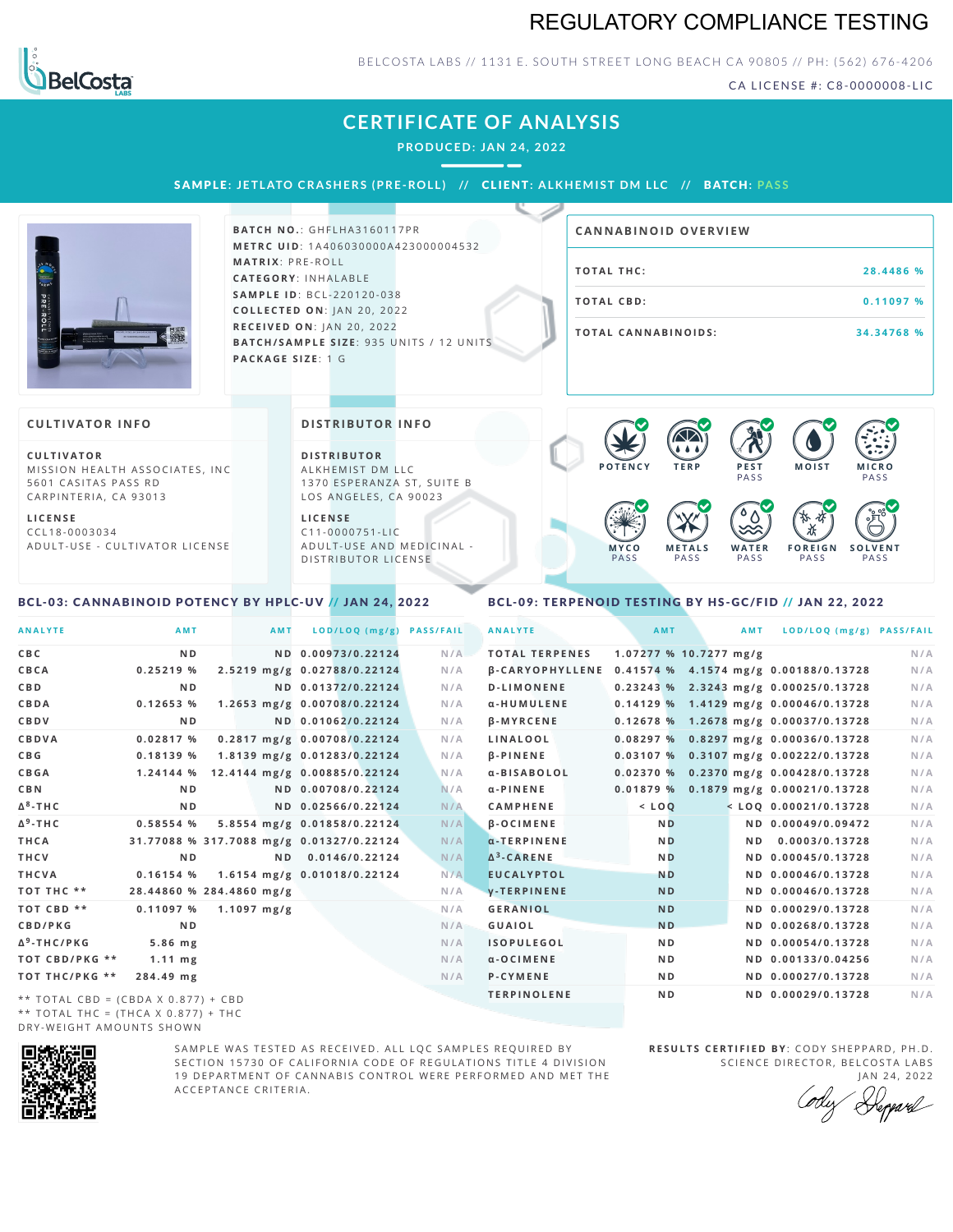### REGULATORY COMPLIANCE TESTING

#### <span id="page-1-0"></span>BCL-13: PESTICIDE TESTING BY GC/MS // JAN 22, 2022

| <b>ANALYTE</b>         | LIMIT         | AMT $(\mu g/g)$ | LOD/LOQ (µg/g) | <b>PASS/FAIL</b> |
|------------------------|---------------|-----------------|----------------|------------------|
| <b>CAPTAN</b>          | $0.7 \mu g/g$ | N <sub>D</sub>  | 0.01977/0.06   | <b>PASS</b>      |
| <b>CHLORDANE</b>       | Any amt       | N <sub>D</sub>  |                | <b>PASS</b>      |
| <b>CHLORDANE CIS</b>   |               | N <sub>D</sub>  | 0.01199/0.03   | N/A              |
| <b>CHLORDANE TRANS</b> |               | N <sub>D</sub>  | 0.01082/0.03   | N/A              |
| <b>CHLORFENAPYR</b>    | Any amt       | N <sub>D</sub>  | 0.01364/0.06   | <b>PASS</b>      |
|                        |               |                 |                |                  |

| <b>ANALYTE</b>                      | LIMIT         | $AMT(\mu g/g)$ | LOD/LOQ (µg/g) | <b>PASS/FAIL</b> |
|-------------------------------------|---------------|----------------|----------------|------------------|
| <b>CHLORPYRIFOS</b>                 | Any amt       | N <sub>D</sub> | 0.01653/0.06   | <b>PASS</b>      |
| <b>DICHLORVOS</b>                   | Any amt       | N <sub>D</sub> | 0.01165/0.06   | <b>PASS</b>      |
| <b>METHYL PARATHION</b>             | Any amt       | N <sub>D</sub> | 0.00851/0.06   | <b>PASS</b>      |
| PENTACHLORONI-<br><b>TROBENZENE</b> | $0.1 \mu g/g$ | N <sub>D</sub> | 0.01282/0.06   | <b>PASS</b>      |
|                                     |               |                |                |                  |

### BCL-05: RESIDUAL PESTICIDE ANALYSIS BY LC-MS/MS ESI // JAN 22, 2022

| <b>ANALYTE</b>         |                  | LIMIT $AMT (\mu g/g)$ | LOD/LOQ (µg/g) | <b>PASS/FAIL</b> | <b>ANALYTE</b>       |                  | LIMIT AMT $(\mu g/g)$ | LOD/LOQ (µg/g) PASS/FAIL |             |
|------------------------|------------------|-----------------------|----------------|------------------|----------------------|------------------|-----------------------|--------------------------|-------------|
| <b>ABAMECTIN</b>       | $0.1 \mu g/g$    | N D                   | 0.01153/0.04   | <b>PASS</b>      | <b>MALATHION</b>     | $0.5 \mu g/g$    | N D                   | 0.00472/0.02             | <b>PASS</b> |
| <b>ACEPHATE</b>        | $0.1 \mu g/g$    | N D                   | 0.00368/0.02   | <b>PASS</b>      | <b>METALAXYL</b>     | $2 \mu g/g$      | N D                   | 0.00503/0.02             | PASS        |
| ACEQUINOCYL            | $0.1 \mu g/g$    | N D                   | 0.00417/0.02   | <b>PASS</b>      | <b>METHIOCARB</b>    | Any amt          | N D                   | 0.00503/0.02             | PASS        |
| <b>ACETAMIPRID</b>     | $0.1 \mu g/g$    | N D                   | 0.00464/0.02   | PASS             | METHOMYL             | 1 $\mu$ g/g      | N D                   | 0.00494/0.02             | PASS        |
| <b>ALDICARB</b>        | Any amt          | ND                    | 0.01109/0.04   | <b>PASS</b>      | <b>MEVINPHOS</b>     | Any amt          | N D                   |                          | PASS        |
| <b>AZOXYSTROBIN</b>    | $0.1 \mu g/g$    | N D                   | 0.00639/0.02   | <b>PASS</b>      | <b>MEVINPHOSI</b>    |                  | N D                   | 0.00163/0.0084           | N/A         |
| <b>BIFENAZATE</b>      | $0.1 \mu g/g$    | N D                   | 0.00355/0.02   | <b>PASS</b>      | <b>MEVINPHOS II</b>  |                  | N D                   | 0.00542/0.0316           | N/A         |
| <b>BIFENTHRIN</b>      | $3 \mu g/g$      | ND                    | 0.00473/0.04   | <b>PASS</b>      | MYCLOBUTANIL         | $0.1 \mu g/g$    | N D                   | 0.00867/0.04             | PASS        |
| <b>BOSCALID</b>        | $0.1 \mu g/g$    | N D                   | 0.00494/0.02   |                  | PASS NALED           | 0.1 µg/g         | N D                   | 0.00328/0.02             | PASS        |
| CARBARYL               | $0.5 \, \mu g/g$ | N D                   | 0.00295/0.02   | PASS             | OXAMYL               | $0.5 \, \mu g/g$ | N D                   | 0.00455/0.02             | PASS        |
| CARBOFURAN             | Any amt          | N D                   | 0.00613/0.02   | PASS             | PACLOBUTRAZOL        | Any amt          | N D                   | 0.00714/0.04             | PASS        |
| CHLORANTRANIL-         | $10 \mu g/g$     | N D                   | 0.00697/0.04   | PASS             | <b>PERMETHRIN</b>    | $0.5 \mu g/g$    | N D                   |                          | PASS        |
| <b>IPROLE</b>          |                  |                       |                |                  | PERMETHRIN CIS       |                  | N D                   | 0.00237/0.0082           | N/A         |
| <b>CLOFENTEZINE</b>    | $0.1 \mu g/g$    | N D                   | 0.0054/0.02    | <b>PASS</b>      | PERMETHRIN TRANS     |                  | N D                   | 0.00245/0.0118           | N/A         |
| COUMAPHOS              | Any amt          | N D                   | 0.00215/0.02   | PASS             | <b>PHOSMET</b>       | $0.1 \mu g/g$    | N D                   | 0.0043/0.02              | PASS        |
| CYFLUTHRIN             | $2 \mu g/g$      | N D                   | 0.05508/0.2    | <b>PASS</b>      | PIPERONYLBUTO-       | $3 \mu g/g$      | N D                   | 0.00247/0.02             | PASS        |
| <b>CYPERMETHRIN</b>    | 1 $\mu$ g/g      | N D                   | 0.00556/0.04   | <b>PASS</b>      | XIDE                 |                  |                       |                          |             |
| <b>DAMINOZIDE</b>      | Any amt          | N D                   | 0.00227/0.04   | PASS             | <b>PRALLETHRIN</b>   | $0.1 \mu g/g$    | N D                   | 0.00392/0.02             | PASS        |
| <b>DIAZINON</b>        | $0.1 \mu g/g$    | N D                   | 0.00487/0.02   | <b>PASS</b>      | PROPICONAZOLE        | $0.1 \mu g/g$    | N D                   | 0.0024/0.02              | PASS        |
| <b>DIMETHOATE</b>      | Any amt          | N D                   | 0.00354/0.02   | <b>PASS</b>      | <b>PROPOXUR</b>      | Any amt          | N D                   | 0.00374/0.02             | PASS        |
| <b>DIMETHOMORPH</b>    | $2 \mu g/g$      | N D                   |                | <b>PASS</b>      | <b>PYRETHRINS</b>    | $0.5 \mu g/g$    | N D                   | 0.00726/0.04             | PASS        |
| <b>DIMETHOMORPH I</b>  |                  | N D                   | 0.00109/0.0078 | N/A              | <b>PYRIDABEN</b>     | $0.1 \mu g/g$    | N D                   | 0.0034/0.02              | PASS        |
| <b>DIMETHOMORPH II</b> |                  | ND                    | 0.0015/0.0122  | N/A              | <b>SPINETORAM</b>    | $0.1 \mu g/g$    | N D                   |                          | PASS        |
| <b>ETHOPROPHOS</b>     | Any amt          | N D                   | 0.0041/0.02    | <b>PASS</b>      | <b>SPINETORAM J</b>  |                  | N D                   | 0.00329/0.016            | N/A         |
| <b>ETOFENPROX</b>      | Any amt          | N D                   | 0.00274/0.02   | <b>PASS</b>      | <b>SPINETORAM L</b>  |                  | N D                   | 0.00157/0.016            | N/A         |
| <b>ETOXAZOLE</b>       | $0.1 \mu g/g$    | N D                   | 0.00385/0.02   | PASS             | <b>SPINOSAD</b>      | $0.1 \mu g/g$    | N D                   |                          | PASS        |
| <b>FENHEXAMID</b>      | $0.1 \mu g/g$    | N D                   | 0.01055/0.02   | <b>PASS</b>      | SPINOSAD A           |                  | N D                   | 0.00205/0.01438          | N/A         |
| <b>FENOXYCARB</b>      | Any amt          | N D                   | 0.00175/0.02   | <b>PASS</b>      | SPINOSAD D           |                  | N D                   | 0.00104/0.00498          | N/A         |
| <b>FENPYROXIMATE</b>   | 0.1 µg/g         | N D                   | 0.00481/0.02   | <b>PASS</b>      | SPIROMESIFEN         | 0.1 µg/g         | N D                   | 0.00944/0.04             | PASS        |
| <b>FIPRONIL</b>        | Any amt          | N D                   | 0.00478/0.02   | PASS             | <b>SPIROTETRAMAT</b> | $0.1 \, \mu g/g$ | N D                   | 0.00208/0.02             | PASS        |
| FLONICAMID             | $0.1 \mu g/g$    | N D                   | 0.00398/0.02   | PASS             | SPIROXAMINE          | Any amt          | N D                   | 0.00344/0.02             | PASS        |
| <b>FLUDIOXONIL</b>     | $0.1 \mu g/g$    | N D                   | 0.01369/0.04   | PASS             | <b>TEBUCONAZOLE</b>  | $0.1 \mu g/g$    | N D                   | 0.00816/0.04             | PASS        |
| HEXYTHIAZOX            | $0.1 \mu g/g$    | N D                   | 0.00297/0.02   | PASS             | <b>THIACLOPRID</b>   | Any amt          | N D                   | 0.0039/0.02              | PASS        |
| <b>IMAZALIL</b>        | Any amt          | N D                   | 0.0056/0.02    | PASS             | <b>THIAMETHOXAM</b>  | $5 \mu g/g$      | N D                   | 0.00358/0.02             | PASS        |
| <b>IMIDACLOPRID</b>    | 5 µg/g           | N D                   | 0.00645/0.02   | <b>PASS</b>      | TRIFLOXYSTROB-<br>ΙN | $0.1 \mu g/g$    | N D                   | 0.00421/0.02             | PASS        |
| KRESOXIM-<br>METHYL    | $0.1 \mu g/g$    | N D                   | 0.00339/0.02   | PASS             |                      |                  |                       |                          |             |